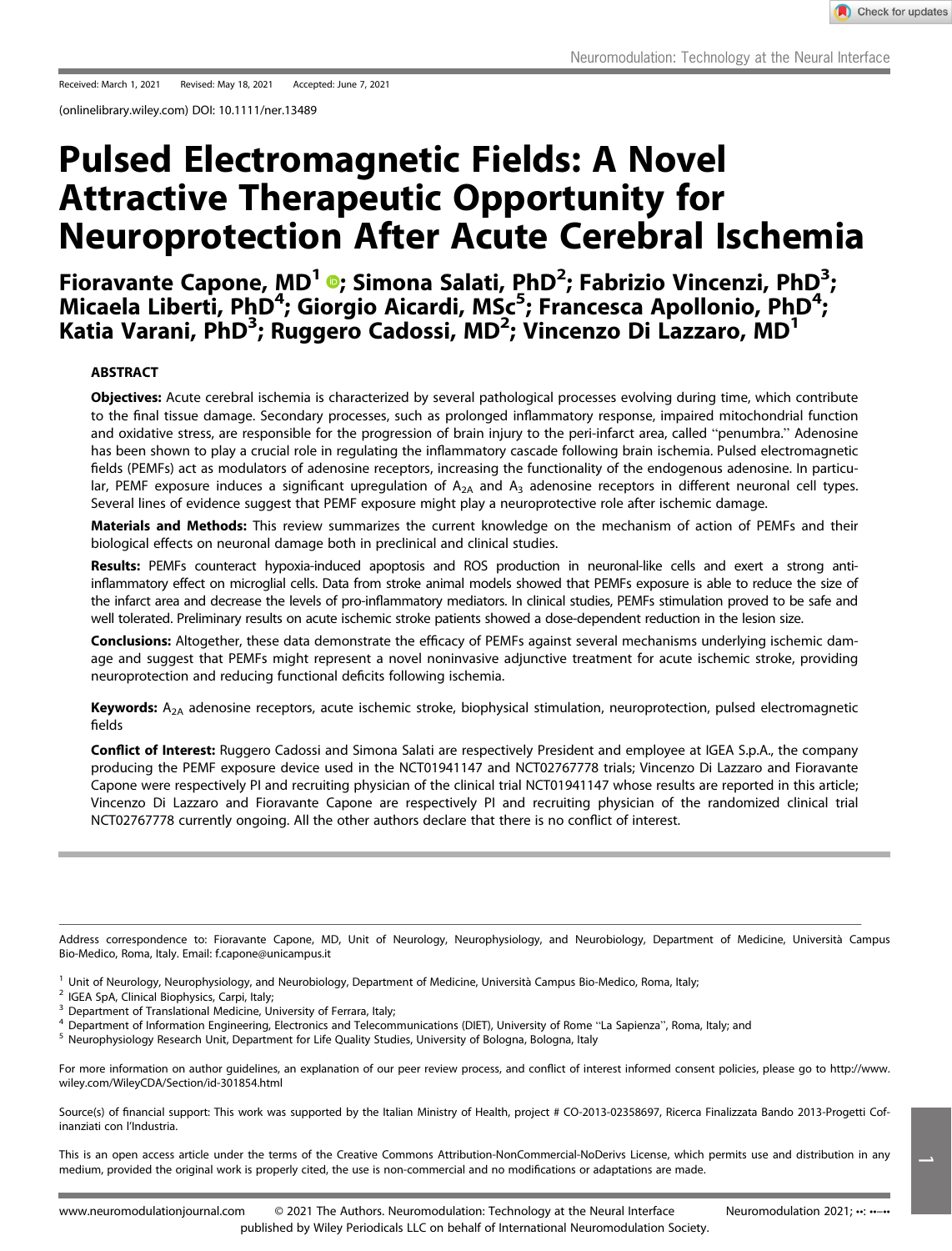# INTRODUCTION

Worldwide, stroke represents the third leading cause of death and the main cause of permanent disability (1). About 45% of stroke patients have long-term residual motor deficits that produce considerable personal, social and economic costs. In Europe, treatment costs represent about 4% of the total healthcare budget, while longterm indirect costs increase continuously with an aging population.

The primary goal of ischemic stroke therapy is to restore blood flow as quickly as possible by recanalizing the occluded vessel to prevent damage to the area that surrounds the infarct core. In the last decade, thrombolytic, intravenous, and intra-arterial therapies have achieved remarkable progress. However, the time window of intervention is limited to the first hours after stroke, and thus there is an urgent need for complementary or alternative therapies capable of reducing the consequences of brain ischemia beyond this short period.

During the stroke, the acute disruption of blood flow results in pronounced deprivation in oxygen and nutrient supplies leading to immediate neuronal death and irreversible damage in the core of the affected area. The blockage of the aerobic mechanism in the mitochondria causes poor production of ATP thus leading to the failure of the Na<sup>+</sup>/K<sup>+</sup> ATPase pumps, cell swelling, and  $Ca^{2+}$ influx into the cells. Intracellular depolarization also causes the release of glutamate from the presynaptic terminal eliciting neurotoxicity, with consequent neuronal necrosis (2).

Later, secondary processes, such as inflammatory response, excitotoxicity, impaired mitochondrial function and oxidative stress, enlarge the area of neuronal death to the partially preserved periinfarct area, the so-called "penumbra" (3). Thus, neuroprotective strategies should aim at tackling these secondary events in order to prevent the spread of irreversible damage to the ischemic penumbra (4).

In the past years, several potential neuroprotective agents showed promising results in different animal stroke models; however, these promising preclinical data failed to translate into clinical evidence (4). The search for new and effective therapies targeting the "penumbra" remains an important unmet clinical need. Novel therapeutic strategies, including both pharmacological and nonpharmacological treatments aimed at reducing the secondary brain damage following ischemia, should be explored.

Adenosine has been reported to be a key-player in the regulation of the inflammatory events following cerebral ischemia, controlling blood cell infiltration and activation of microglial cells.

Pulsed electromagnetic fields (PEMFs) act as modulators of adenosine receptors (ARs); in particular, PEMF stimulation induces a significant upregulation of  $A_{2A}$  and  $A_3$  ARs in different cell types. Through their action on ARs, PEMFs have been shown to reduce inflammation, migration, and recruitment of immune cells in the central nervous system (CNS) (5) and protect neuronal cells from apoptosis and oxidative stress (6,7).

In this review, we provide an overview of the biological effects exerted by PEMF stimulation on neuroinflammation and survival of neurons and neuron-like cells exposed to hypoxic/ischemic damage and insights into the underlying molecular mechanisms. Altogether, the findings summarized in this review suggest that PEMF exposure might represent an interesting novel neuroprotective treatment for ischemic stroke patients.

## MATERIALS AND METHODS

A review of the literature related to the application of PEMFs in acute ischemic stroke was conducted. The search was performed using online databases PubMed, Web of Knowledge, and Google Scholar. The last electronic search was conducted in February 2021. A comprehensive list of keywords was generated to include all synonyms of PEMFs, acute ischemic stroke, hypoxia, neuronal plasticity, neuron apoptosis, inflammation, and  $A_{2A}$  adenosine receptor.

Searches were conducted independently by two reviewers. Each reviewer read the title and abstract of articles to screen for relevance. Articles were classified as either possibly relevant or clearly irrelevant. Articles classified as clearly irrelevant by both reviewers were excluded, and articles classified as possibly relevant by both reviewers were included. Discrepancies between the two reviewers were resolved through discussion or by consulting a third reviewer. Only full-length articles available in English were eligible for inclusion. Overall, this review covers the findings from 30 original papers and 8 review articles.

#### Adenosine A2A Receptors Modulate Neuroinflammation in Brain Ischemia

In the past decades, significant advances have been made in the understanding of the mechanisms and signaling pathways involved in the evolution of the cerebral ischemic area. It is now clear that ischemia is characterized by several events evolving during time. Minutes to hours after the onset of cerebral ischemia, a robust inflammatory response is initiated through the activation of resident immune cells (microglia) and the recruitment of circulating leukocytes, that release pro-inflammatory and pro-apoptotic molecules (8). This protracted neuroinflammation is responsible for the progression of secondary brain injury.

Immediately after ischemic insult, the extracellular concentrations of ATP and adenosine increase (9). Adenosine is an important regulator of local tissue function, particularly during stress conditions associated with impaired energy support such as ischemic conditions, where adenosine has been already reported to act mainly as a neuroprotective endogenous agent. Adenosine acts through the interaction with four membrane receptors (ARs):  $A_1$ ,  $A_2$ <sub>A</sub>,  $A_2$ <sub>B</sub>, and  $A_3$  that belong to the family of G-protein coupled receptors. The  $A_1$  and  $A_{2A}$  ARs have high affinity for adenosine while the  $A_{2B}$  and  $A_3$  ARs show relatively lower affinity for adenosine.  $A_{2A}$  and  $A_{2B}$  ARs are coupled to G stimulatory protein (Gs) thus activating adenylyl cyclase (AC) and inducing increase in cAMP intracellular levels, leading to the activation of protein kinase A (PKA) and the phosphorylation of the cyclic AMP response element binding protein (CREB). On the other side, the  $A_1$  and  $A_3$  ARs are coupled to G inhibitory protein (Gi), thus inhibiting AC activity and decreasing cAMP levels (10).

 $A_{2A}$  and  $A_3$  ARs have recently emerged as potential therapeutic attractive targets in brain ischemia. In a mouse model of transient focal cerebral ischemia, the  $A_{2A}$  AR antagonist SCH58261 has been shown to protect from neurological deficit within the first hours following damage, while failing to maintain protection seven days after transient focal ischemia (11). On the other hand, the same authors reported that treatment with the  $A_{2A}$  AR agonist CGS21680 is able to protect from the neurological deficit by preventing leucocytes infiltration and neuroinflammation from the first day up to seven days after the stroke (12). Control of inflammation and inhibition of innate immune cell trafficking have also been described for the  $A_3$  receptor agonist LJ529 (13). These data suggest that  $A_{2A}$  AR antagonists can provide neuroprotection in the first minutes and hours following an ischemic insult by controlling excessive excitotoxicity, while  $A_{2A}$  and  $A_3$ 

 $\overline{\mathsf{c}}$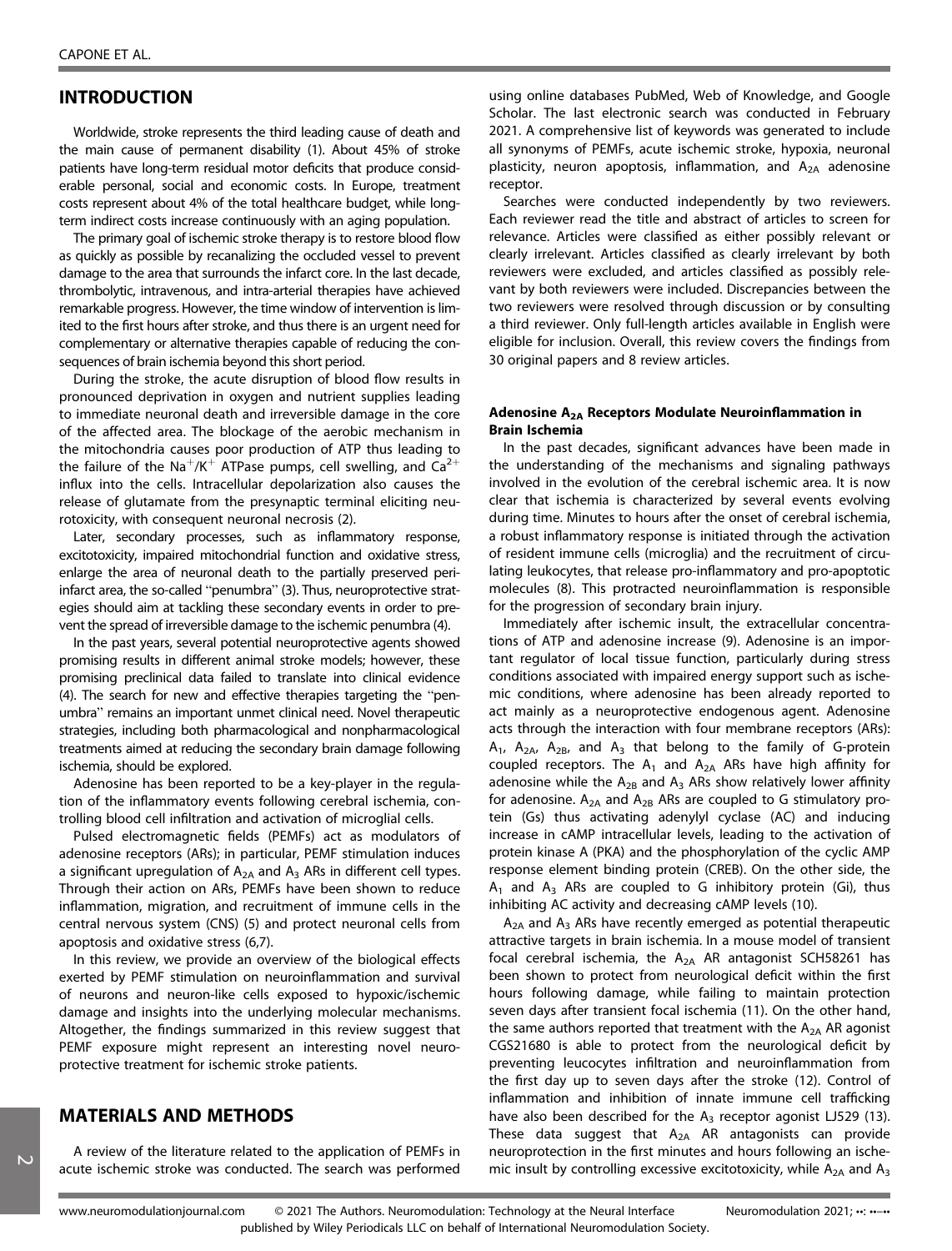

Figure 1. Time-related pathophysiological events after ischemia. [Color figure can be viewed at [wileyonlinelibrary.com\]](http://wileyonlinelibrary.com)

AR agonists can control massive blood cell infiltration and activation of microglial cells in the hours and days after ischemia (Fig. 1). The control of the inflammatory response following the ischemic insult grants  $A_{2A}$  and  $A_3$  AR agonists a therapeutic window spanning from hours to few days after stroke.

#### Effects of PEMFs on Adenosine Receptors

In recent years, considerable interest has arisen on the biological action of extremely low-frequency (0–300 Hz) magnetic fields (ELF-MFs). PEMFs are usually low-frequency fields with a very specific waveform and amplitude and are characterized by a constant variation in the amplitude of the magnetic field over time. The pulsed magnetic field is generated by a wire coil wherein electric current circulates. Such current is responsible for the generation of the pulsed magnetic field, which in turn, induces a timevarying secondary electrical field within the exposed tissue (Fig. 2).

PEMFs are successfully used in the orthopedic field as noninvasive, safe, and cost-effective therapy to enhance bone healing and to promote early cartilage repair (14).



Figure 2. Signal waveform of IGEA PEMFs therapy. The peak intensity of the magnetic field is  $1.5 \pm 0.2$  mT, detected using the Hall probe (HTD61-0608-05-T; F.W. Bell, Sypris Solutions, Louisville, KY, USA) of a gaussmeter (DG500; Laboratorio Elettrofisico, Milan, Italy) with a reading sensitivity of 0.2%. The corresponding peak amplitude of the induced electric voltage is  $2.0 \pm 0.5$  mV, detected using a standard coil probe (50 turns, 0.5 cm internal diameter of the coil probe, 0.2 mm copper diameter) and the temporal pattern of the signal is displayed using a digital oscilloscope (Le Croy, Chestnut Ridge, NY, USA). [Color figure can be viewed at [wileyonlinelibrary.com\]](http://wileyonlinelibrary.com)

In 2002, Varani et al. described for the first time the interaction between PEMFs (1.5 mT, 75 Hz) and  $A_{2A}$  ARs in human neutrophils, where saturation binding data revealed a significant increase in the receptor density on the cell membrane without modification of the receptor affinity upon PEMFs treatment (15). Following that, several other reports described the effect of PEMFs (1.5 mT, 75 Hz) on adenosine receptors, specifically the  $A_{2A}$ and the  $A_3$  subtypes, in different cell types, such as osteoblasts, chondrocytes, and synoviocytes (16,17). Notably, the effect of PEMFs is selective for the  $A_{2A}$  and the  $A_3$  ARs, whereas  $A_1$  and  $A_{2B}$ receptors are not influenced by PEMFs exposure.

The increase of  $A_{2A}$  ARs mediated by PEMFs (1.5 mT, 75 Hz) is associated with a significant inhibition of the NF-kB signaling pathway, leading to a decrease both in the synthesis and activation of pro-inflammatory cytokines, such as TNF- $\alpha$  and IL1 $\beta$  (16). The anti-inflammatory and tissue-preserving effects exerted by PEMFs through the specific action on  $A_{2A}$  and  $A_3$  ARs show great potential to be exploited also to control brain inflammation and to provide neuroprotection following brain damage.

In order to assess whether PEMFs stimulation was able to act on neuronal cells by modulating adenosine receptors, Varani et al. analyzed rat cerebral cortex tissue samples, cerebral cortex membranes, and cortical neurons through saturation binding experiments (18). In intact rat cerebral cortex and cortical neurons, PEMFs stimulation induced a time and dose-dependent transient increase in  $A_{2A}$  ARs. The upregulation of  $A_{2A}$  ARs in response to PEMFs stimulation (1.5 mT, 75 Hz) on neuronal cells was further confirmed by Vincenzi et al. (19). Saturation binding assays and mRNA analysis revealed that PEMFs exposure up-regulated  $A_{2A}$ and  $A_3$  ARs in PC12 rat adrenal pheochromocytoma and U87MG human glioblastoma cell lines (Fig. 3). Using a pharmacological approach, that is, the treatment with  $A_{2A}$  and  $A_3AR$  selective agonists, Vincenzi et al. were able to show that PEMFs stimulation enhances the effect of ARs agonists on cAMP production. This effect was abrogated by the selective  $A_{2A}$  and  $A_3AR$  antagonists confirming that the observed effect was due to the activation of ARs and not to an alteration of adenylyl cyclase (AC) functionality. These data demonstrate that PEMFs act as modulators, enhancing the activity of endogenous adenosine. Interestingly, in NGFtreated PC12 and U87MG cells, PEMFs stimulation of  $A_{2A}$  and  $A_3$ ARs significantly reduced the activation of the pro-inflammatory NF-kB signaling pathway.

Taken together, these studies demonstrate that PEMFs modulate the expression of  $A_{2A}$  and  $A_3$  ARs and act as a selective agonist on these ARs in neuronal cells. This mechanism of action underlies the neuroprotective effect of PEMFs stimulation on the CNS. At the cellular level, this neuroprotective effect is achieved through three main pathways: 1) protection from apoptosis, 2) inhibition of inflammation, and 3) promotion of neuronal plasticity (Fig. 4).

#### Protection From Apoptosis

In 2002, the stimulation of  $A_{2A}$  ARs has been reported to protect neurons from cell death triggered by the exposure to neurotoxins (20), thus the agonist effect of PEMFs exposure on  $A_{2A}$  ARs can be exploited to promote neuron survival and viability. Osera et al. found that PEMFs exposure was able to impact on the response to oxidative damage. The human neuroblastoma SH-SY5Y cell line was exposed to repeated PEMFs stimulation (2 mT, 75 Hz) for 10 min four times a week. PEMFs exposure led to a significant increase in superoxide dismutase activity and pre-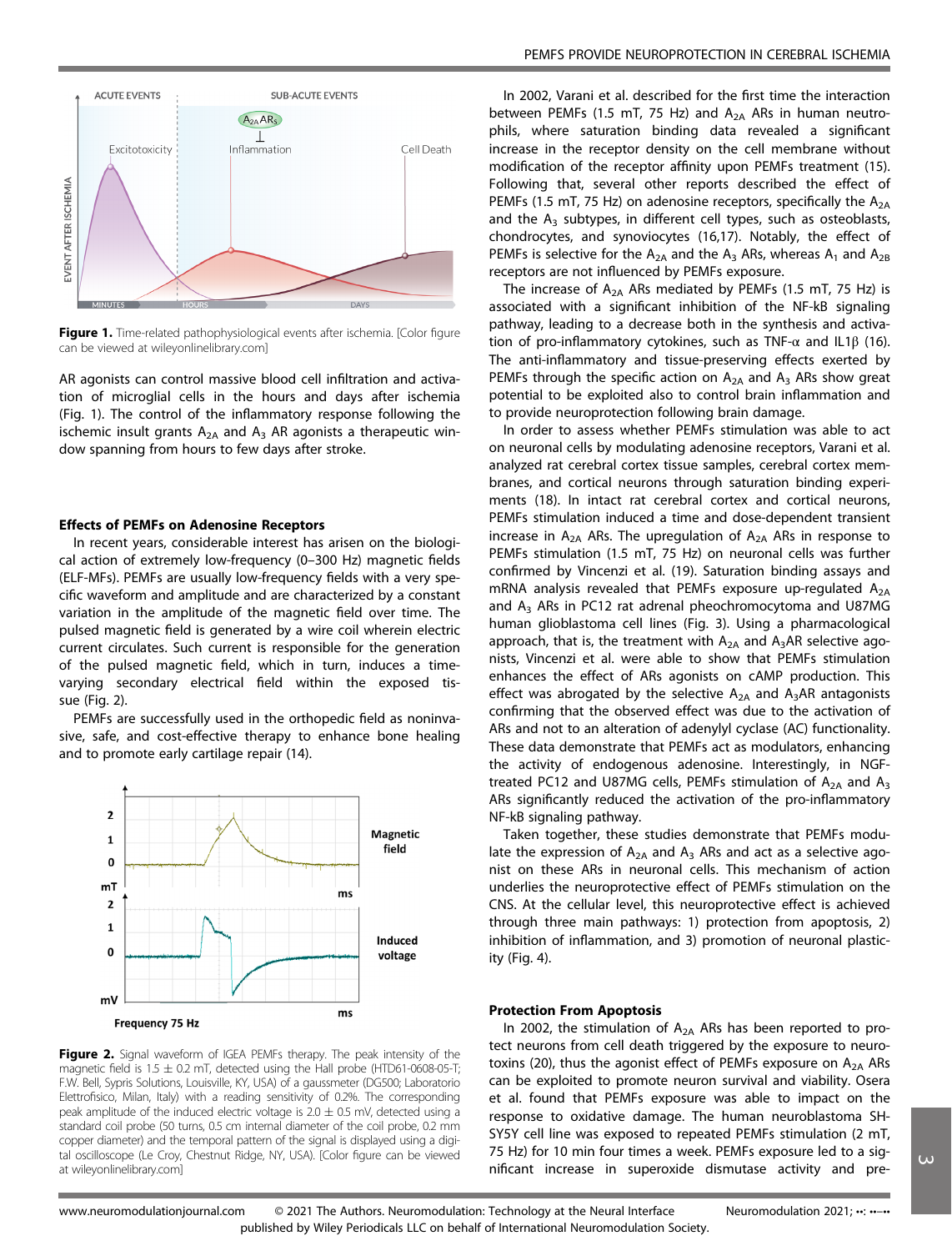exposure to PEMFs decreased ROS production following oxidative stress challenge, suggesting that PEMFs are able to enhance cellular defense against oxidative stress (21).

Recently, PEMFs (1.5 mT, 75 Hz) have also been shown to protect rat pheochromocytoma PC12 and human neuroblastomaderived SH-SY5Y cells from hypoxia-induced injury (6). In neuron-like cells, PEMFs exposure significantly reduced apoptosis, partially restored hypoxia inducible factor-1 $\alpha$  (HIF-1 $\alpha$ ) activation to normoxic conditions and inhibited ROS production. These data suggest that PEMF stimulation is able to activate ROS-targeting defense mechanisms, that protect neuronal cells from hypoxiainduced cell death. In NGF-stimulated PC12 cells cultured in hypoxic conditions, PEMFs stimulation (1.5 mT, 75 Hz) induces a rapid activation of the p38 mitogen-activated protein kinase (p38 MAPK) cascade, which in turn activates the chaperone heat-shock proteins of 70 kDa (HSP70), resulting in a significant increase in the phosphorylation of the cAMP response element-binding protein (CREB) (5). CREB activation leads to increased expression of the brain-derived neurotrophic factor (BDNF) and of the antiapoptotic protein Bcl-2 thus promoting neuronal survival. During ischemic stroke, astrocytes play an important role in protecting the brain from excitotoxicity through the release of neurotrophic



Figure 3. Fold change of A2A and A3 ARs density following PEMF exposure in PC12 cells, NGF-treated PC12 cells, U87-MG cells, rat cerebral cortex, and rat cortical neurons. [Color figure can be viewed at [wileyonlinelibrary.com\]](http://wileyonlinelibrary.com)

and angiogenic factors (22). In the human astrocyte cell line 1321N1, PEMFs exposure (1.5 mT, 75 Hz) induced a timedependent HIF-1α-independent release of vascular endothelial growth factor (VEGF) (7). The conditioned medium derived from PEMFs-exposed astrocytes significantly prevents the viability decrease induced by oxygen–glucose deprivation in neuron-like cells SH-SY5Y5 (7). Altogether, these results demonstrate the protective effect against apoptosis and hypoxic damage exerted by PEMFs in neuron-like cells, supporting the use of PEMFs as noninvasive therapy to promote neuroprotection after hypoxic injury.

#### Inhibition of Inflammation

In order to assess the potential effect of PEMFs stimulation on neuroinflammation, the research group led by Varani investigated the effect of PEMFs on inflammation-induced injury in N9 microglial cells. Their results showed that PEMFs (1.5 mT, 75 Hz) significantly decrease the release of several pro-inflammatory cytokines, such as tumor necrosis factor-α (TNF-α), interleukin (IL)-1β, IL-6, and IL-8, in LPS-activated N9 microglial cells (6). Subsequently, they further analyzed the signaling pathways regulating the antiinflammatory effect mediated by PEMFs exposure (23). The authors reported that PEMFs (1.5 mT, 75 Hz) reduced the LPSinduced increased production of TNF-α and IL-1β in N9 cells, through JNK1/2 pathway. Moreover, PEMFs were also shown to significantly reduce crucial cell function of activated microglia, such as ROS generation, cell invasion, and phagocytosis. The recruitment of peripheral immune cells to the ischemic area is associated with the production of other inflammatory mediators, and consequent brain edema and cell death, contributing to further enlargement of the area of initial ischemic damage. Thus, PEMFs, by counteracting inflammation and inhibiting the activation of microglial cells, could represent a potential therapeutic approach to mitigate neuroinflammation upon cerebral ischemia and to prevent the spread of the ischemic damage to the penumbra.

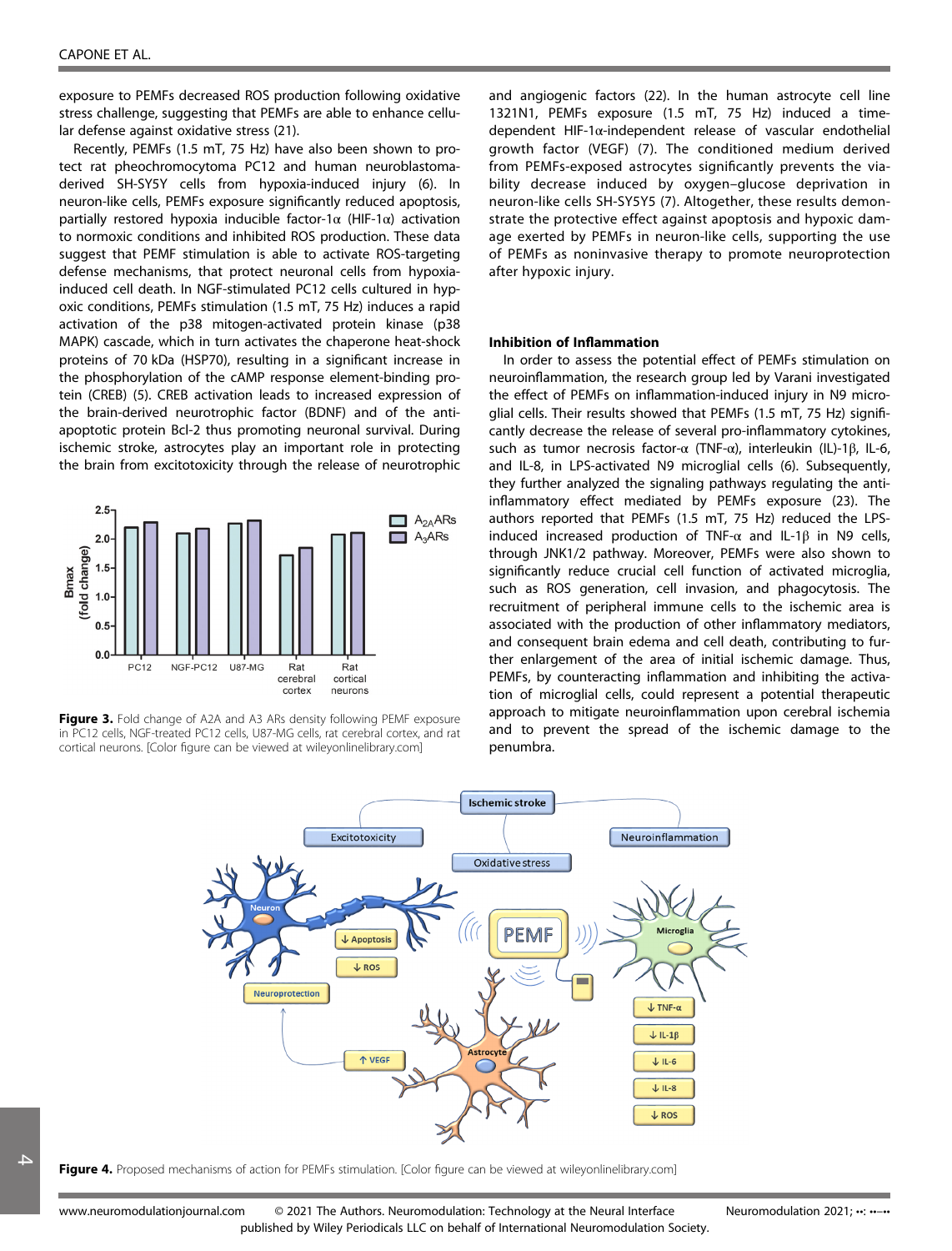The effect of PEMFs on neuronal plasticity has been evaluated by assessing neuronal cell differentiation and neurite outgrowth in different cell lines. Zhang et al. investigated the influence of PEMFs (1.36 mT, 50 Hz) on PC12 NGF-mediated neurite outgrowth. The authors found that the pulse duty cycle significantly impacts neurite outgrowth: with low duty cycle (10%) inhibiting the number of neurite-positive cells, but at the same time increasing the average length of neurites (24). PEMF exposure (700 mT, 0.172 Hz) has also been shown to induce neuritogenesis in PC12 cells, though the activation of the MEK-ERK1/2 signaling pathway (25). The ability of PEMFs to promote neurite outgrowth has also been observed in MN9D dopaminergic neurons (26): PEMFs stimulation (5 μT, 27.12 MHz) induced neurite outgrowth and increased cell body width, indicating neuronal maturation. The authors also reported increase intracellular cAMP levels within three to five hours after treatment, suggesting cAMP formation as a potential mechanism of action. Interestingly, ARs are G-protein coupled receptors; in particular, the  $A_{2A}$  receptor is coupled with a  $G<sub>S</sub>$  protein, which activates adenylate cyclase, inducing a significant increase in cAMP intracellular level. In this view, PEMFs stimulation through the activation of  $A_{2A}$  ARs could stimulate neurite outgrowth and neural maturation thus contributing to brain tissue remodeling after cerebral ischemia.

Moreover, Aicardi's research group analyzed the effects of PEMFs exposure on synaptic transmission in rat cortical slices under ischemic conditions. Preliminary electrophysiological results show that PEMFs stimulation (1.5 mT, 75 Hz) is able to disrupt postischemic long-term potentiation (iLTP) (unpublished data). Although a potential positive involvement in early functional recovery has been proposed, increasing evidence indicates that iLTP may contribute to excitotoxicity and neuronal cell death occurring after the ischemic insult, and may be detrimental to long-term recovery (27–29). Therefore, iLTP disruption might represent an additional mechanism for PEMFs-mediated neuroprotection.

#### Effects of PEMFs in Stroke Animal Models

The neuroprotective action of PEMFs in cerebral ischemia was firstly demonstrated by Grant et al. in a rabbit model of transient



Figure 5. Streamline view of B field along the frontal plane of the model showing the magnetic field intensity on the patientspecific brain lesion. [Color figure can be viewed at [wileyonlinelibrary.com\]](http://wileyonlinelibrary.com)

focal ischemia. Rabbits were exposed to PEMFs (2.8 mT, 75 Hz) for four hours starting 10 min after the onset of ischemia. PEMFs exposure resulted in a significant reduction of the extent of the ischemic area assessed through magnetic resonance imaging (MRI) and histological examination (65% and 69% reduction, respectively) (30). Similar results have also been described in an acute experimental model of myocardial infarct in rats: a significant reduction of the necrotic area was observed in the animals exposed to PEMFs (3 mT, 75 Hz) compared to nonexposed controls (31). Cerebral ischemia can be assimilated to a model of terminal vascularization, devoid of collateral circulation; in this view, results from skin free flaps experiments gain considerable significance. In these experiments, PEMFs (0.1 mT, 27.12 MHz) have been shown to stimulate angiogenesis thus promoting tissue survival (32). These results have recently been confirmed by Pena-Philippides et al., who assessed the effect of PEMFs (3 V/m, 27.12 MHz) on the size of the ischemic lesion and inflammatory parameters in a mouse model of stroke (33). The authors showed that PEMFs reduce the size of the ischemic lesion and significantly affect the expression of pro- and anti-inflammatory mediators resulting in anti-inflammatory and anti-apoptotic effects. Accordingly, in a mouse model of focal ischemia, PEMFs treatment (10 mT, 60 Hz) decreased inflammatory mediators, such as Interleukin 1 beta (IL-1β) and Matrix Metalloproteinase-9 (MMP9) and increased pro-survival molecules, via activation of the TrkB/Akt/ Bad pathway (34).

The reduction of the lesion size and the modulation of neuroinflammation suggest the use of PEMFs as potential adjunctive noninvasive therapy to promote the recovery of stroke patients.

#### Clinical Experience

In the last years, only a few studies analyzed the influence of low frequency–low intensity PEMFs on neuronal activity in humans. In 2009, Capone et al. assessed, in 22 healthy volunteers, the effect of PEMFs on cortical excitability through transcranial magnetic stimulation (TMS) (35). TMS is a noninvasive technique that allows to obtain functional information about excitatory and inhibitory neurotransmission in circuits of the human cerebral cortex. All subjects tolerated the exposure to PEMFs well, and no adverse event was reported. The authors showed that 45 min of PEMFs exposure (1.8 mT; 75 Hz) significantly enhanced intracortical facilitation, suggesting that PEMFs may promote cortical



Figure 6. Box plot of the percentage quantity "ratio" with respect to increasing values of magnetic field intensity. [Color figure can be viewed at [wileyonlinelibrary.com](http://wileyonlinelibrary.com)]

 $\overline{G}$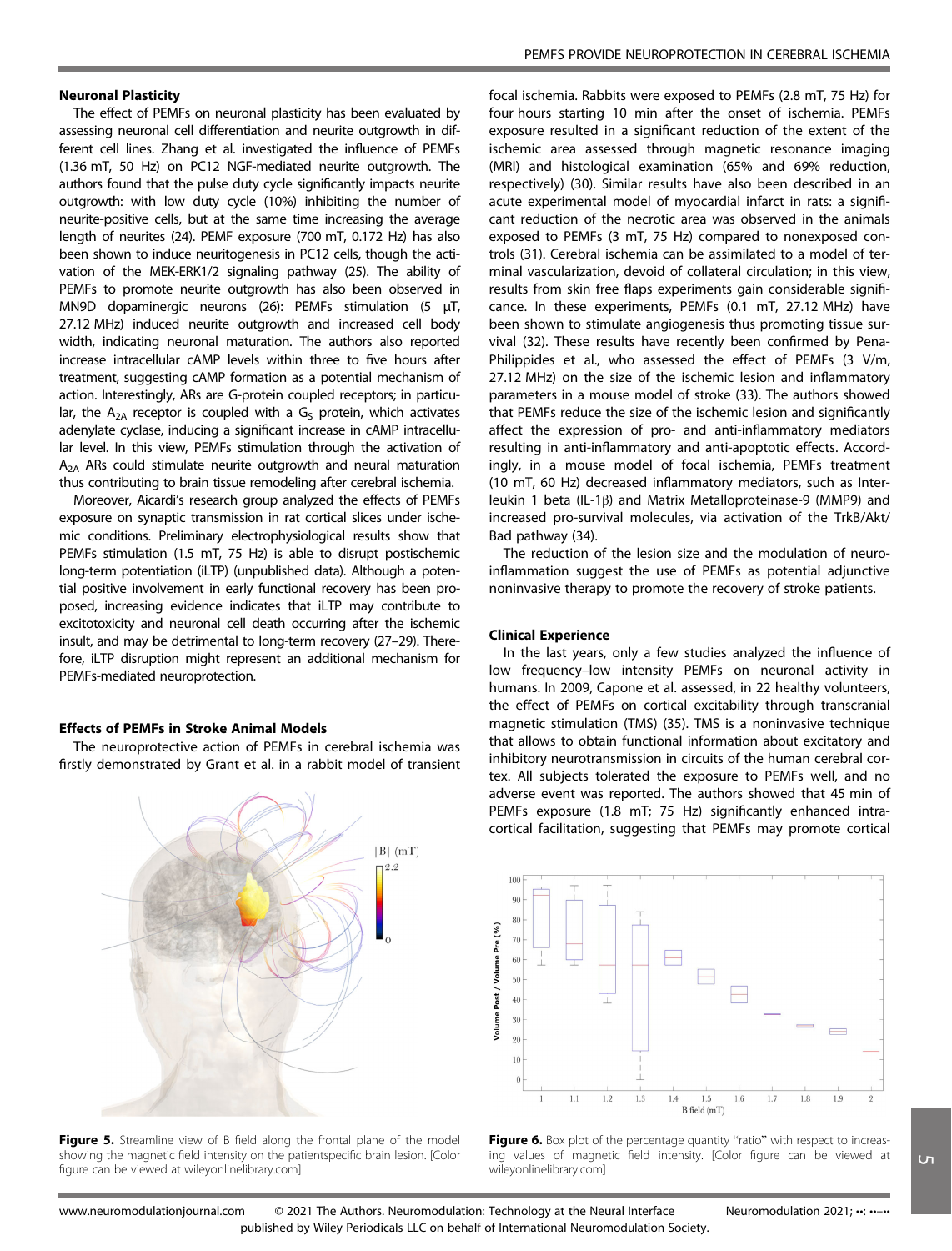excitatory neurotransmission. Recently, using the same exposure device, the authors evaluated whether PEMFs could affect LTP-like plasticity in a randomized, single-blind, sham-controlled study on ten healthy subjects. LTP-like plasticity was evaluated by using intermittent theta burst stimulation (iTBS), a TMS protocol that produces a prolonged increase of cortical excitability. By measuring the changes of motor evoked potentials (MEP) amplitude before and after iTBS, the authors confirmed that whole-brain PEMFs stimulation is safe and demonstrated that such stimulation does not significantly affect LTP-like plasticity in the human motor cortex (36). On the other hand, Premi et al., in a randomized double-blind sham-controlled study, reported a persistent increase (>60%) in corticospinal excitability on ten healthy subjects exposed to high-field magnetic pulses (2 T, 7 Hz) for 15 min (37). Altogether, these studies demonstrate that PEMFs stimulation is safe and well tolerated and can modulate neurotransmission; however, further studies are needed to fully unravel the neuromodulatory activity exerted by PEMFs.

To date, few clinical studies evaluated the effect of PEMFs stimulation in stroke patients. Cichon et al. recently described the effect of PEMFs exposure (7 mT, 40 Hz, 15 min/day for four weeks) on 48 poststroke patients. Functional and mental status were evaluated using the Activity Daily Living, Geriatric Depression Scale, and Mini-Mental State Examination. The authors reported that PEMFs treatment improves patient clinical parameters, particularly cognitive and psychosomatic functions (38). The same authors also showed that PEMFs stimulation significantly increases the activity of catalase and superoxide dismutase enzymes, thus reducing oxidative stress level (39). Moreover, PEMFs stimulation was able to increase the expression level of growth factors such as BDNF and VEGF, thus favoring neuroplasticity after stroke (40). These results are in agreement with the preclinical studies published by Varani's research group, showing a significant anti-inflammatory and neuroprotective effect of PEMFs stimulation (5–7,23).

On the other hand, Cichon et al. reported that plasma levels of IL-1β (41) and the expression of the pro-apoptotic genes BAX, CASP8, TNF $\alpha$ , and TP53 (42) were significantly higher in the PEMFs group compared to the non-PEMFs group. The authors suggested that the increased expression of IL-1β and pro-apoptotic genes in poststroke patients upon PEMFs exposure might promote the activation of signaling pathways involved in neuroprotection and in brain plasticity; however, the underlying mechanism requires further clarification.

Using the PEMFs exposure system applied in preclinical studies (5–7,23,30) and in safety and tolerability studies on healthy volunteers (35), Capone et al. designed an open label, one arm, doseescalation exploratory study to evaluate the safety and tolerability of PEMFs in patients with acute ischemic stroke ([clinicaltrials.gov](http://clinicaltrials.gov) NCT01941147) (43). PEMFs treatment (1.8 mT, 75 Hz) started within 48 hours from the stroke onset and was carried out for five consecutive days. Six patients were stimulated, three for 45 min/ day and three for 120 min/day. The authors reported that PEMFs stimulation was safe and well tolerated in patients affected by ischemic stroke: no severe adverse events were recorded and none of the patients experienced neurological worsening. During follow-up, all patients experienced a progressive improvement in clinical conditions. The volume of the infarct area, measured by MRI at baseline and after one month from the stroke, was reduced in one patient stimulated for 45 min and in all the patients stimulated for 120 min, thus suggesting that PEMFs exposure can promote the reduction of the lesion volume.

Using a patient semi-specific head model, where the 3D reconstruction of the ischemic lesion of the patient is placed into the head of the

human body model "Duke," Colella et al. analyzed the stroke patients exposed to PEMFs for 120 min/day from the Capone study and were able to measure the magnetic flux density to which each ischemic lesion was exposed to (Fig. 5) (44). First, the authors reported that each lesion was exposed to a magnetic field intensity of at least 1 mT, which is the minimum value for which biological effects have been demonstrated in preclinical studies. Second, the dosimetric computation and volumetric analysis showed a correlation between ischemic lesion reduction and the value of magnetic field intensity experienced (Fig. 6). These data strongly suggest a dose–response effect elicited by PEMFs stimulation on the ischemic lesion. This study opened the way to a randomized, placebo-controlled, double-blind study aimed at evaluating whether PEMFs exposure is able to promote recovery in acute ischemic stroke patients (NCT02767778). This clinical trial foresees the enrolment of approximately 120 patients, and it is currently in the recruiting phase.

## **DISCUSSION**

The characterization of the time-related development of inflammatory events responsible for the secondary brain damage following ischemic stroke opened a window of opportunity for novel treatments focused on neuroprotection. The results summarized in this review show that PEMFs induce  $A_{2A}$  and  $A_3$  ARs upregulation in different cell types of neuronal origin. Through ARs, PEMFs are able to reduce inflammation, migration and recruitment of immune cells in the CNS (5) and protect neuronal cells from apoptosis and oxidative stress (6,7). These observations suggest that PEMFs might represent an interesting novel neuroprotective treatment for ischemic stroke patients. In particular, PEMFs enhance the endogenous physiological activity of adenosine. For this reason, the effect mediated by PEMFs through the ARs might not be followed by the desensitization and receptor downregulation events that are frequently associated with the use of drugs (45).

The application of PEMFs, that is, physical energies, for therapeutic purposes is referred as biophysical stimulation (BS) and is endowed with significant advantages compared to standard pharmacological treatments. The clinical use of a drug is based on the knowledge of its pharmacodynamics and pharmacokinetics. Pharmacodynamics defines the effect of a drug according to its dosage. Pharmacokinetics defines how the body absorbs, distributes, metabolizes and eliminates the drug. Pharmacokinetics represents the greatest obstacle to the translation into the clinics of a pharmacological treatment proven effective in preclinical studies. In 2006, Warach et al. reported the results of a phase III clinical study on Gavestinel, a selective antagonist of the N-methyl-D-aspartate (NMDA) receptor, in acute ischemic stroke patients. Despite promising neuroprotective effects shown in animal models, Gavestinel failed to exert significant effects on infarct volume and patient clinical outcomes (46).

The processes of absorption, distribution, and metabolism are not involved when physical stimuli are used, thus justifying the high transferability to the clinic of the results observed in animal models. Physical signals are not altered by the surrounding tissue, nor are modified and metabolized by the body: this makes biophysical therapy particularly interesting for the treatment of conditions affecting the CNS, where the blood–brain barrier makes conventional drug distribution extremely complex. Moreover, the biophysical therapy is a local treatment, therefore maximum "concentration" and effectiveness can be easily achieved avoiding complications related to systemic side effects. In this view, BS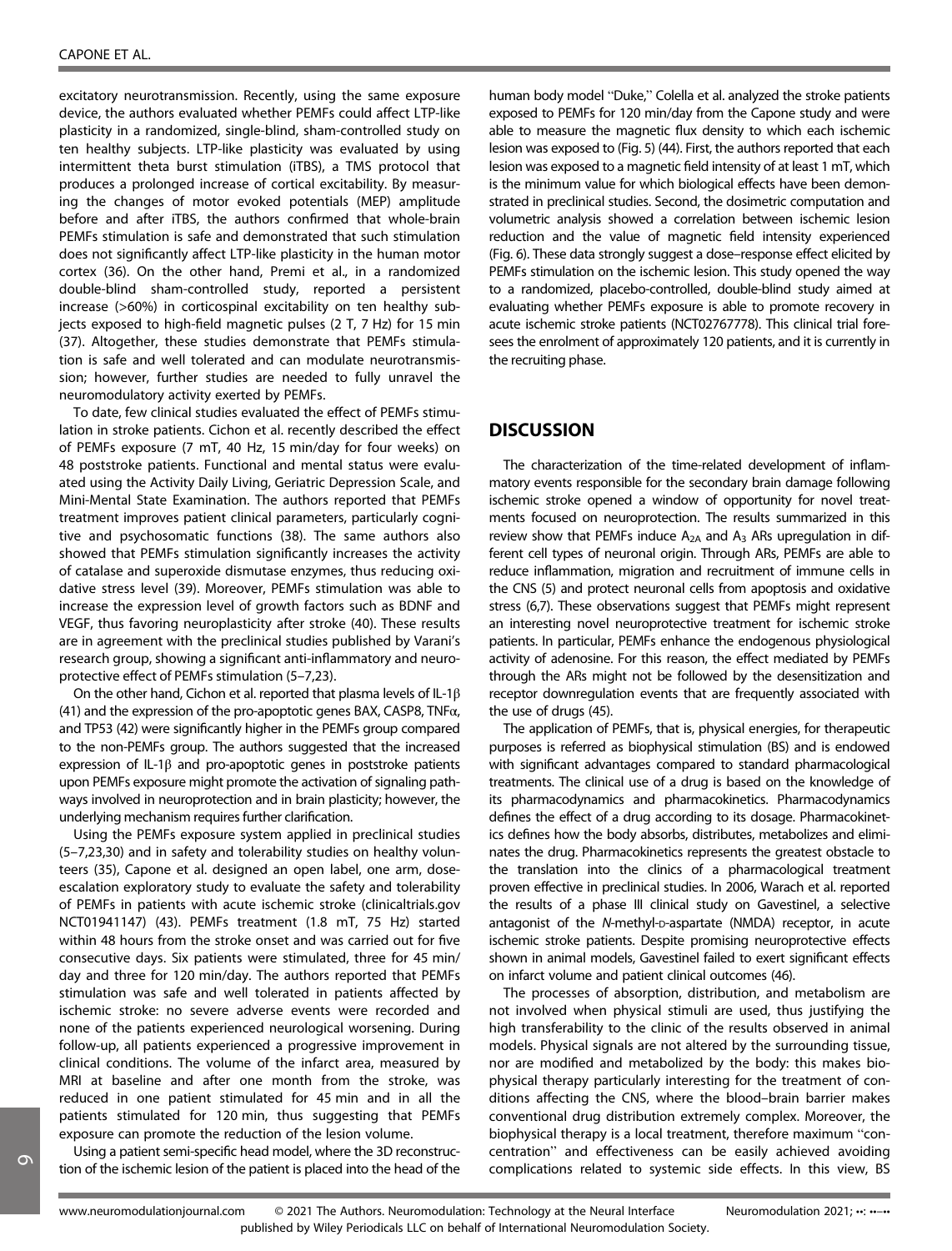allows to overcome several intrinsic limitations of standard medicines.

The biological effects of physical energies are dependent on the specific signal parameters employed: frequency, amplitude, waveform of the signal, and duration of exposure, showing specificity of action equal to conventional drugs. These aspects make BS an extremely interesting example of "soft pharmacology," as suggested by Borea et al. (47).

The specific action of PEMFs on  $A_{2A}$  and  $A_3$  adenosine receptors, together with their ability to reach the CNS without being modified by the surrounding tissues, make the application of PEMFs therapy to stroke patients extremely attractive. Clinical studies performed so far in healthy volunteers and in a limited number of ischemic stroke patients provided promising preliminary results. PEMFs exposure proved to be safe and well tolerated. Moreover, data collected from ischemic patients exposed for 120 min to PEMFs treatment suggest a reduction in the lesion size measured by MRI (44). To our knowledge, no conventional drug had succeeded in achieving such a result so far. Moreover, the reduction in lesion volume attained upon PEMFs exposure is extremely relevant based on the knowledge that the decrease in lesion volume is predictive of substantial clinical improvement.

A randomized, placebo-controlled, double-blind study is currently ongoing to assess whether PEMFs exposure is able to reduce the infarct volume and to promote functional recovery in ischemic stroke patients (NCT02767778).

In conclusion, according to preclinical data and preliminary clinical results, PEMFs represent a novel promising, non-invasive, local treatment that may be able to limit ischemic damage and promote neuron survival in patients affected by ischemic stroke.

## Authorship Statements

Fioravante Capone, Ruggero Cadossi, and Vincenzo Di Lazzaro were responsible for the conceptualization of the study. Simona Salati, Micaela Liberti, Giorgio Aicardi, and Katia Varani were responsible for drafting the original manuscript. Fabrizio Vincenzi and Francesca Apollonio were responsible for preparing the figures. Micaela Liberti, Katia Varani, Ruggero Cadossi, and Vincenzo Di Lazzaro were responsible for writing, reviewing, and editing the manuscript. All authors have read and agreed to the published version of the manuscript.

## How to Cite this Article:

Capone F., Salati S., Vincenzi F., Liberti M., Aicardi G., Apollonio F., Varani K., Cadossi R., Di Lazzaro V. 2021. Pulsed Electromagnetic Fields: A Novel Attractive Therapeutic Opportunity for Neuroprotection After Acute Cerebral Ischemia.

Neuromodulation 2021; E-pub ahead of print. DOI:10.1111/ner.13489

## **REFERENCES**

- 1. World Health Organization. Geneva: World Health Organization. Global Health Estimates. 2012. [http://www.who.int/healthinfo/global\\_burden\\_disease/en/](http://www.who.int/healthinfo/global_burden_disease/en/).
- 2. Xing C, Arai K, Lo EH, Hommel M. Pathophysiologic cascades in ischemic stroke. Int J Stroke 2012;7:378–385.<https://doi.org/10.1111/j.1747-4949.2012.00839.x>.

www.neuromodulationjournal.com

- 3. Chamorro Á, Dirnagl U, Urra X, Planas AM. Neuroprotection in acute stroke targeting excitotoxicity, oxidative and nitrosative stress, and inflammation. Lancet Neurol 2016;15:869–881. [https://doi.org/10.1016/S1474-4422\(16\)00114-9.](https://doi.org/10.1016/S1474-4422(16)00114-9)
- 4. Moretti A, Ferrari F, Villa RF. Pharmacological therapy of acute ischaemic stroke: achievements and problems. Pharmacol Ther 2015;153:79–89. [https://doi.org/10.](https://doi.org/10.1016/j.pharmthera.2015.06.004) [1016/j.pharmthera.2015.06.004.](https://doi.org/10.1016/j.pharmthera.2015.06.004)
- 5. Gessi S, Merighi S, Bencivenni S et al. Pulsed electromagnetic field and relief of hypoxia-induced neuronal cell death: the signaling pathway. J Cell Physiol 2019; 234:15089–15097.<https://doi.org/10.1002/jcp.28149>.
- 6. Vincenzi F, Ravani A, Pasquini S et al. Pulsed electromagnetic field exposure reduces hypoxia and inflammation damage in neuron-like and microglial cells: PEMFs reduce hypoxia and inflammation damage. J Cell Physiol 2017;232:1200– 1208.<https://doi.org/10.1002/jcp.25606>.
- 7. Vincenzi F, Pasquini S, Setti S et al. Pulsed electromagnetic fields stimulate HIF-1α-independent VEGF release in 1321N1 human astrocytes protecting neuronlike SH-SY5Y cells from oxygen-glucose deprivation. Int J Mol Sci 2020;21:8053. https://doi.org/10.3390/iims21218053.
- 8. Lambertsen KL, Finsen B, Clausen BH. Post-stroke inflammation—Target or tool for therapy? Acta Neuropathol (Berl) 2019;137:693–714. [https://doi.org/10.1007/](https://doi.org/10.1007/s00401-018-1930-z) [s00401-018-1930-z](https://doi.org/10.1007/s00401-018-1930-z).
- 9. Melani A, Turchi D, Vannucchi MG, Cipriani S, Gianfriddo M, Pedata F. ATP extracellular concentrations are increased in the rat striatum during in vivo ischemia. Neurochem Int 2005;47:442–448.<https://doi.org/10.1016/j.neuint.2005.05.014>.
- 10. Borea PA, Gessi S, Merighi S, Vincenzi F, Varani K. Pharmacology of adenosine receptors: the state of the art. Physiol Rev 2018;98:1591–1625. [https://doi.org/10.](https://doi.org/10.1152/physrev.00049.2017) [1152/physrev.00049.2017.](https://doi.org/10.1152/physrev.00049.2017)
- 11. Melani A, Dettori I, Corti F, Cellai L, Pedata F. Time-course of protection by the selective A2A receptor antagonist SCH58261 after transient focal cerebral ischemia. Neurol Sci 2015;36:1441–1448.<https://doi.org/10.1007/s10072-015-2160-y>.
- 12. Melani A, Corti F, Cellai L, Giuliana Vannucchi M, Pedata F. Low doses of the selective adenosine A2A receptor agonist CGS21680 are protective in a rat model of transient cerebral ischemia. Brain Res 2014;1551:59–72. [https://doi.org/](https://doi.org/10.1016/j.brainres.2014.01.014) [10.1016/j.brainres.2014.01.014](https://doi.org/10.1016/j.brainres.2014.01.014).
- 13. Choi I-Y, Lee J-C, Ju C et al. A3 adenosine receptor agonist reduces brain ischemic injury and inhibits inflammatory cell migration in rats. Am J Pathol 2011;179: 2042–2052. [https://doi.org/10.1016/j.ajpath.2011.07.006.](https://doi.org/10.1016/j.ajpath.2011.07.006)
- 14. Cadossi R, Massari L, Racine-Avila J, Aaron RK. Pulsed electromagnetic field stimulation of bone healing and joint preservation: cellular mechanisms of skeletal response. JAAOS Glob Res Rev 2020;4:e19.00155. [https://doi.org/10.5435/](https://doi.org/10.5435/JAAOSGlobal-D-19-00155) [JAAOSGlobal-D-19-00155](https://doi.org/10.5435/JAAOSGlobal-D-19-00155).
- 15. Varani K, Gessi S, Merighi S et al. Effect of low frequency electromagnetic fields on a <sub>2A</sub> adenosine receptors in human neutrophils. Br J Pharmacol 2002;136:57– 66. [https://doi.org/10.1038/sj.bjp.0704695.](https://doi.org/10.1038/sj.bjp.0704695)
- 16. Vincenzi F, Targa M, Corciulo C et al. Pulsed electromagnetic fields increased the anti-inflammatory effect of a<sub>2</sub>a and a<sub>3</sub> adenosine receptors in human T/C-28a2<br>chondrocytes and hFOB 1.19 osteoblasts. PloS One 2013;8:e65561. [https://doi.](https://doi.org/10.1371/journal.pone.0065561) [org/10.1371/journal.pone.0065561.](https://doi.org/10.1371/journal.pone.0065561)
- 17. Varani K, De Mattei M, Vincenzi F et al. Characterization of adenosine receptors in bovine chondrocytes and fibroblast-like synoviocytes exposed to low frequency low energy pulsed electromagnetic fields. Osteoarthr Cartil 2008;16:292– 304.<https://doi.org/10.1016/j.joca.2007.07.004>.
- 18. Varani K, Vincenzi F, Targa M et al. Effect of pulsed electromagnetic field exposure on adenosine receptors in rat brain. Bioelectromagnetics 2012;33:279–287. <https://doi.org/10.1002/bem.20704>.
- 19. Vincenzi F, Targa M, Corciulo C et al. The anti-tumor effect of A3 adenosine receptors is potentiated by pulsed electromagnetic fields in cultured neural cancer cells. PLoS ONE 2012;7:e39317.<https://doi.org/10.1371/journal.pone.0039317>.
- 20. Stone TW. Purines and neuroprotection. In: Alzheimer C, editor. Molecular and cellular biology of neuroprotection in the CNS. Advances in Experimental Medicine and Biology. Volume 513. Boston, MA: Springer US, 2003; p. 249–280. [https://doi.](https://doi.org/10.1007/978-1-4615-0123-7_9) [org/10.1007/978-1-4615-0123-7\\_9.](https://doi.org/10.1007/978-1-4615-0123-7_9)
- 21. Osera C, Amadio M, Falone S et al. Pre-exposure of neuroblastoma cell line to pulsed electromagnetic field prevents H  $_2$  O<sub>2</sub>-induced ROS production by increasing MnSOD activity: PEMF pre-treatment increases MnSOD activity. Bioelectromagnetics 2015;36:219–232.<https://doi.org/10.1002/bem.21900>.
- 22. Liu Z, Chopp M. Astrocytes, therapeutic targets for neuroprotection and neurorestoration in ischemic stroke. Prog Neurobiol 2016;144:103–120. [https://doi.org/](https://doi.org/10.1016/j.pneurobio.2015.09.008) [10.1016/j.pneurobio.2015.09.008](https://doi.org/10.1016/j.pneurobio.2015.09.008).
- 23. Merighi S, Gessi S, Bencivenni S et al. Signaling pathways involved in antiinflammatory effects of pulsed electromagnetic field in microglial cells. Cytokine 2020;125:154777.<https://doi.org/10.1016/j.cyto.2019.154777>.
- 24. Zhang Y, Ding J, Duan W, Fan W. Influence of pulsed electromagnetic field with different pulse duty cycles on neurite outgrowth in PC12 rat pheochromocytoma cells. Bioelectromagnetics 2005;26:406–411.<https://doi.org/10.1002/bem.20116>.
- 25. Kudo T, Kanetaka H, Shimizu Y et al. Induction of Neuritogenesis in PC12 cells by a pulsed electromagnetic field via MEK-ERK1/2 signaling. Cell Struct Funct 2013; 38:15–20.<https://doi.org/10.1247/csf.12030>.
- 26. Lekhraj R, Cynamon DE, DeLuca SE, Taub ES, Pilla AA, Casper D. Pulsed electromagnetic fields potentiate neurite outgrowth in the dopaminergic MN9D cell line: PEMF signals enhance neuronal differentiation. J Neurosci Res 2014;92:761– 771. [https://doi.org/10.1002/jnr.23361.](https://doi.org/10.1002/jnr.23361)
- 27. Lenz M, Vlachos A, Maggio N. Ischemic long-term-potentiation (iLTP): perspectives to set the threshold of neural plasticity toward therapy. Neural Regen Res 2015;10:1537–1539. [https://doi.org/10.4103/1673-5374.165215.](https://doi.org/10.4103/1673-5374.165215) 7